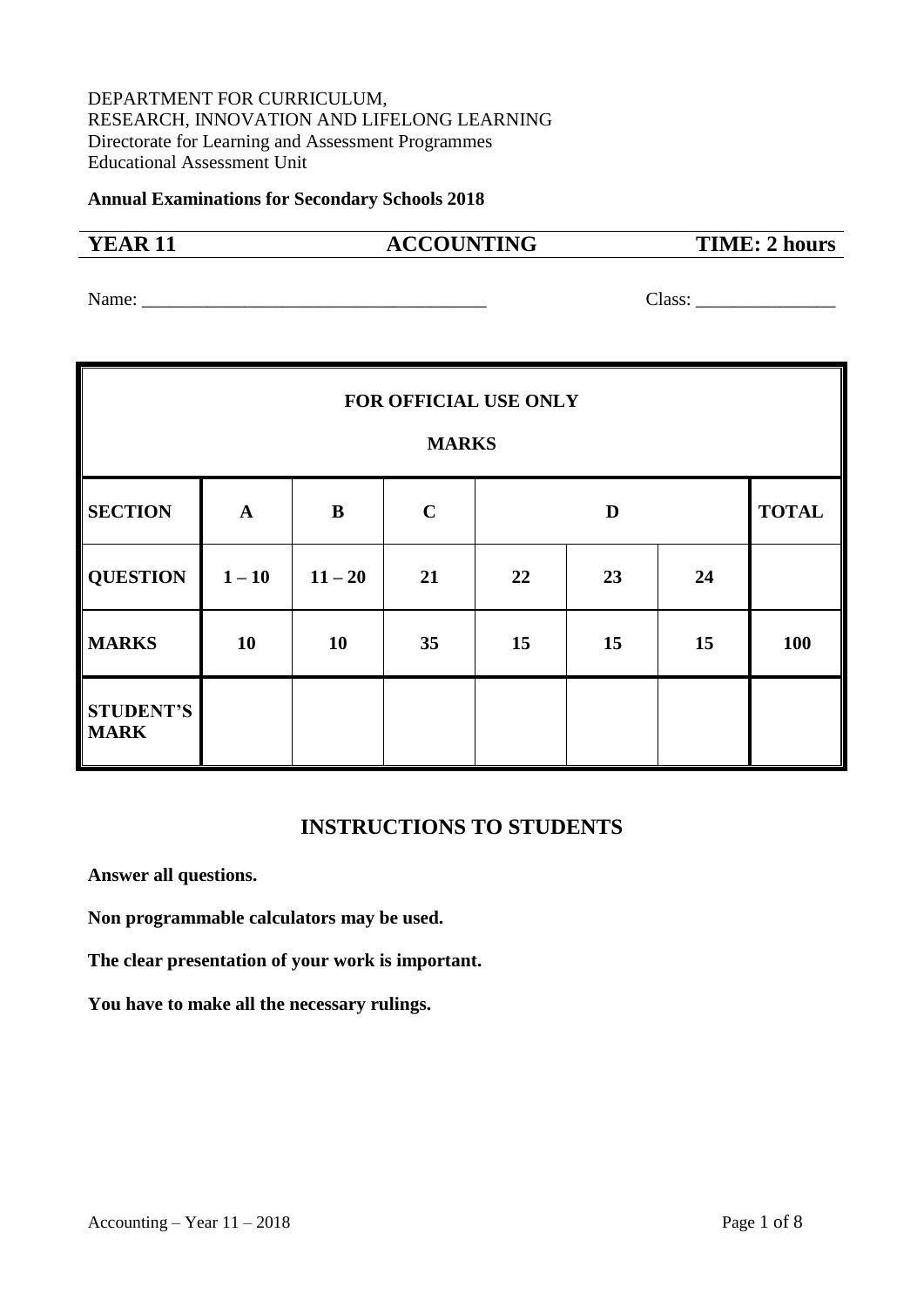# **SECTION A [10 marks] Answer all questions in this section Tick () the correct answer in the space provided.**

- **1.** Which of the following is correct?
	- $(a)$  Assets + Liabilities = Capital
	- (b) Assets  $+$  Capital = Liabilities
	- (c) Assets Liabilities = Capital
	- $(d)$  Capital Liabilities = Assets
- **2.** John owes €200 to one of his suppliers. He is entitled to 3% cash discount. John will draw a cheque for:
	- (a) €200
	- (b) €194
	- (c) €206
	- (d) €197
- **3.** Mario owes €1,200 to Alfred. In turn, Alfred owed €900 to John. amount of set-off in both accounts is:
	- (a) €900
	- (b) €1,200
	- (c) €300
	- (d) €2,100
- **4.** Drawings
	- (a) are included in the Statement of Profit or Loss
	- (b) are considered as an expense
	- (c) are deducted from the capital
	- (d) are deducted from the cost of sales
- **5.** The amount paid for wages during the year amounted to €432,000. There were €2,200 still owing. Which is the amount to be included in the Statement of Profit or Loss (Income Statement)?
	- (a) €432,000
	- (b) €2,200
	- (c) €429,800
	- (d) €434,200
- **6.** On 1 January 2017 the allowance for doubtful debts was €900. Trad Receivables as at 31 December 2017 amounted to  $\epsilon$ 35,000. The allowance for doubtful debts is kept at 3% of trade receivables. The new allowand for doubtful debts is:
	- (a) €1,950
	- (b) €1,050
	- (c) €150
	- (d) €900

| de |  |
|----|--|
| ce |  |
| ce |  |
|    |  |

| The |  |
|-----|--|
|     |  |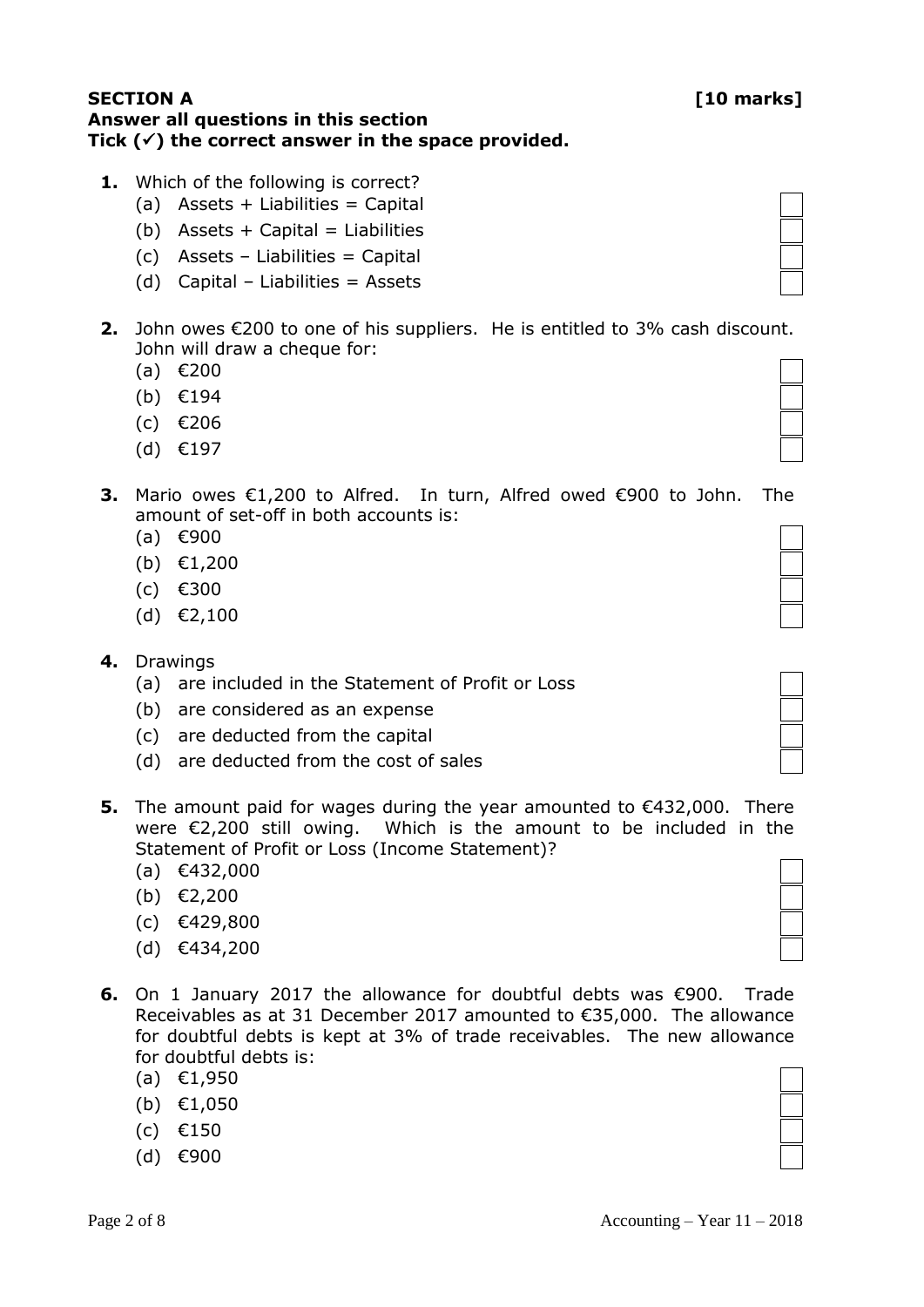- **7.** The capital on 1 January 2017 was €130,000. The capital on 31 December was €180,000. During the year the owner invested an additional €40,000 in the business and took €25,000 in drawings. The profit for the year is:
	- (a) €50,000
	- (b) €75,000
	- (c) €35,000
	- (d) €65,000
- **8.** A firm bought a machine for €2,950 inclusive of 18% VAT. Which is the correct entry in the general ledger?
	- (a) Dr Machinery €2,950
	- (b) Dr Machinery  $\epsilon$ 2,419 Dr VAT  $\epsilon$ 531
	- (c) Dr Machinery €3,481
	- (d) Dr Machinery  $\epsilon$ 2,500 Dr VAT  $\epsilon$ 450
- **9.** On 31 December 2017 a firm had motor vehicles at a cost of €75,000. The allowance for depreciation on motor vehicles on 1 January 2017 was €20,000. Depreciation is at the rate of 20% reducing balance method. The net book value shown in the Statement of Financial Position as at 31 December 2017 is:
	- (a) €44,000
	- (b) €55,000
	- (c) €40,000
	- (d) €15,000
- **10.** Sales amounted to €600,000. Goods are sold at a uniform mark-up of 20%. What is the gross profit for the period?
	- (a) €120,000
	- (b) €150,000
	- (c) €500,000
	- (d) €100,000

# **SECTION B [10 marks] Underline the correct answer from the square brackets in each sentence.**

- **11.** Capital may be defined as [the initial amount invested in the business / the amount in the business belonging to the owner / the total value of assets in the business].
- **12.** Drawings are [expenses incurred in relation to the owner / the owner's claim on the business / the value of assets taken from the business by the owner].
- **13.** The manufacturing account is prepared by [importers / producers / sellers] of finished goods.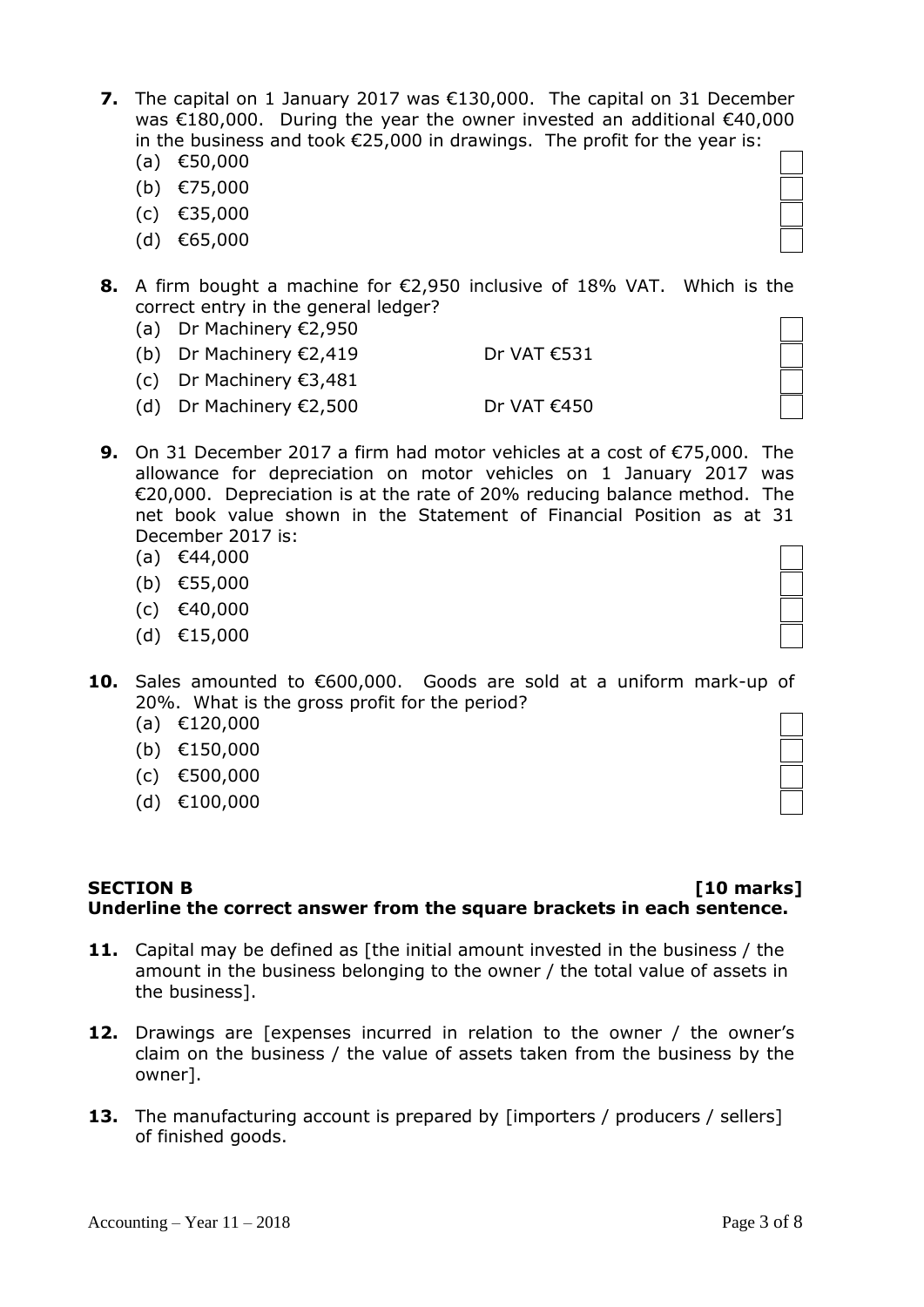- **14.** The allowance for doubtful debts mainly satisfies the [prudence / matching / going concern] concept.
- **15.** A cheque was received from M Saliba. It was credited in M Sammut A/C by mistake. This is an error of [omission / principle / commission].
- **16.** The sum of direct materials, direct labour and direct expenses is called [prime cost / overheads / total cost].
- **17.** Bank charges shown in the bank statement but not in the cash book should be used [to update the cash book / in the bank reconciliation statement / to update the bank statement].
- **18.** Irrecoverable debts are amounts which [may not / are likely to / are known that will not] be received.
- **19.** In a voluntary organisation, the committee members [should / cannot / must] take drawings.
- **20.** Control accounts may be used to check [non-current assets / non-current liabilities / for errors in the double entry].

## **SECTION C [35 marks] Answer the question on the foolscaps provided.**

### **21.** The Santa Lucia Band Club is in the process of preparing its financial statements for the year ended 31 December 2017 in preparation for the Annual General Meeting.

The treasurer has been caught with some medical problems and the committee has asked you to prepare the financial statements for the year.

The gave you the following information:

(i) Receipts and Payments Account

|                  | €      |                       | €      |
|------------------|--------|-----------------------|--------|
| Balance b/d      | 1,500  | Electricity and water | 900    |
| Membership Fees  | 3,060  | Rent                  | 1,000  |
| <b>Bar Sales</b> | 14,500 | <b>Bar Payables</b>   | 8,000  |
|                  |        | Barman's wages        | 4,800  |
|                  |        | Stationery            | 200    |
|                  |        | Conductor's fees      | 4,000  |
|                  |        | Balance c/d           | 160    |
|                  | 19,060 |                       | 19,060 |
|                  |        |                       |        |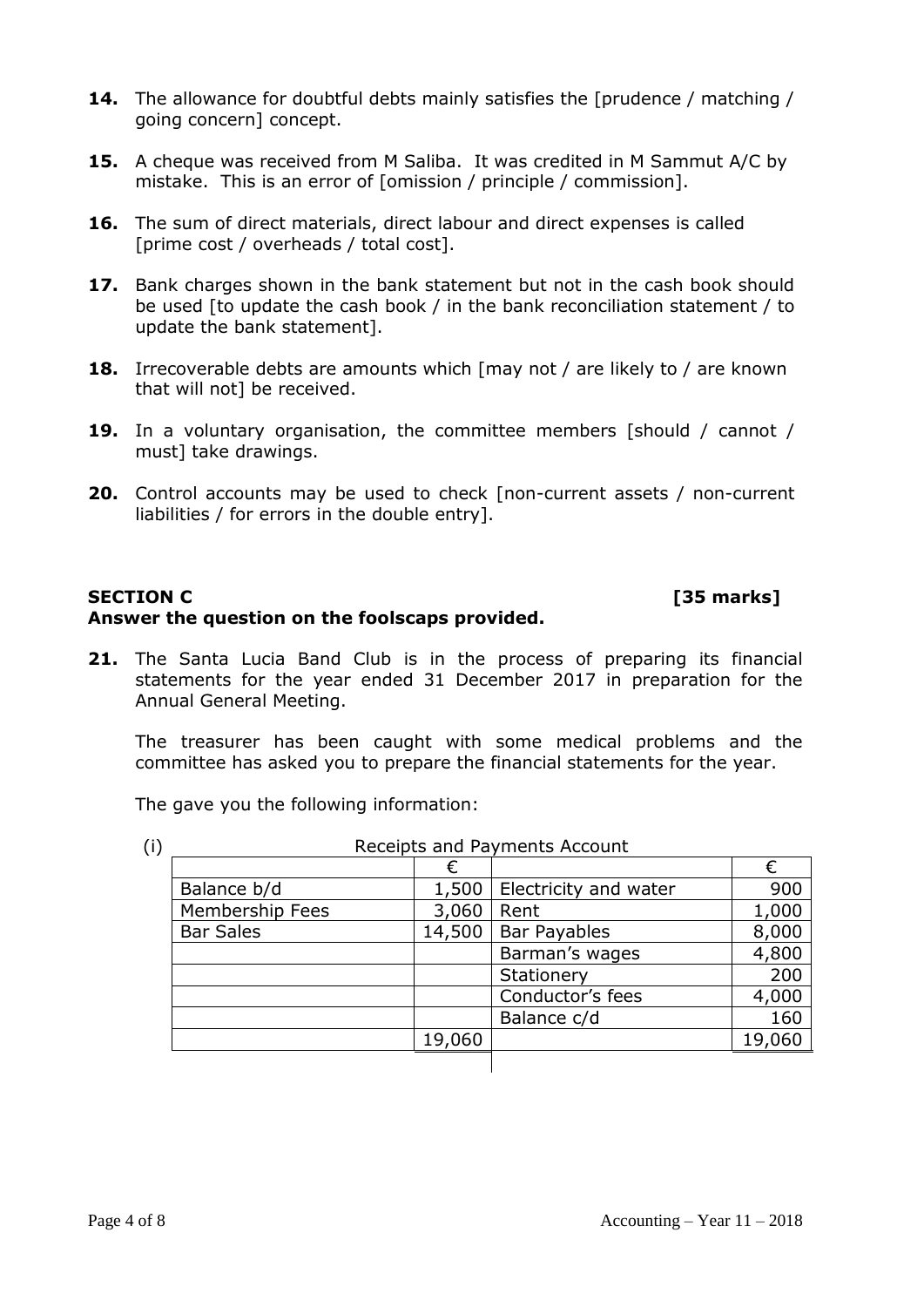# (ii) The club had the following assets and liabilities:

|                             | 1 January 2017 | 31 December 2017 |  |  |
|-----------------------------|----------------|------------------|--|--|
|                             |                |                  |  |  |
| Bar equipment               | 10,000         | 9,500            |  |  |
| Musical instruments         | 40,000         | 35,000           |  |  |
| Furniture                   | 8,000          | 7,000            |  |  |
| Electricity and water owing | 140            | 130              |  |  |
| Bar payables                | 700            | 850              |  |  |
| Rent prepaid                | 200            | 250              |  |  |
| Bar inventory               | 500            | 680              |  |  |

# **Required, showing all your workings:**

- (a) Prepare the Bar Trading A/C for the year ended 31 December 2017. (9 marks)
- (b) Prepare the Income and Expenditure Account for the year ended 31 December 2017. (13 marks)
- (c) Prepare the Statement of Financial Position as at 31 December 2017. (13 marks)

# **SECTION D [45 marks] Answer all questions on the foolscaps provided.**

**22.** The following were the sales made by Food Importers Ltd during the first week of January 2018:

| 2 January | Albert Agius         | €250 |
|-----------|----------------------|------|
| 4 January | Brian Borg           | €450 |
| 5 January | <b>Carmel Callus</b> | €200 |

The sales values shown above are after deducting trade discount but excluding VAT.

All sales are subject to 18% VAT.

### **Required, showing all your workings:**

- (a) Draw the columnar sales day book showing clearly the net sales value, the VAT and the total charged to the customers. (10 marks)
- (b) Open the appropriate personal accounts in the Sales Ledger. (3 marks)
- (c) Open the Sales and VAT accounts in the General Ledger. (2 marks)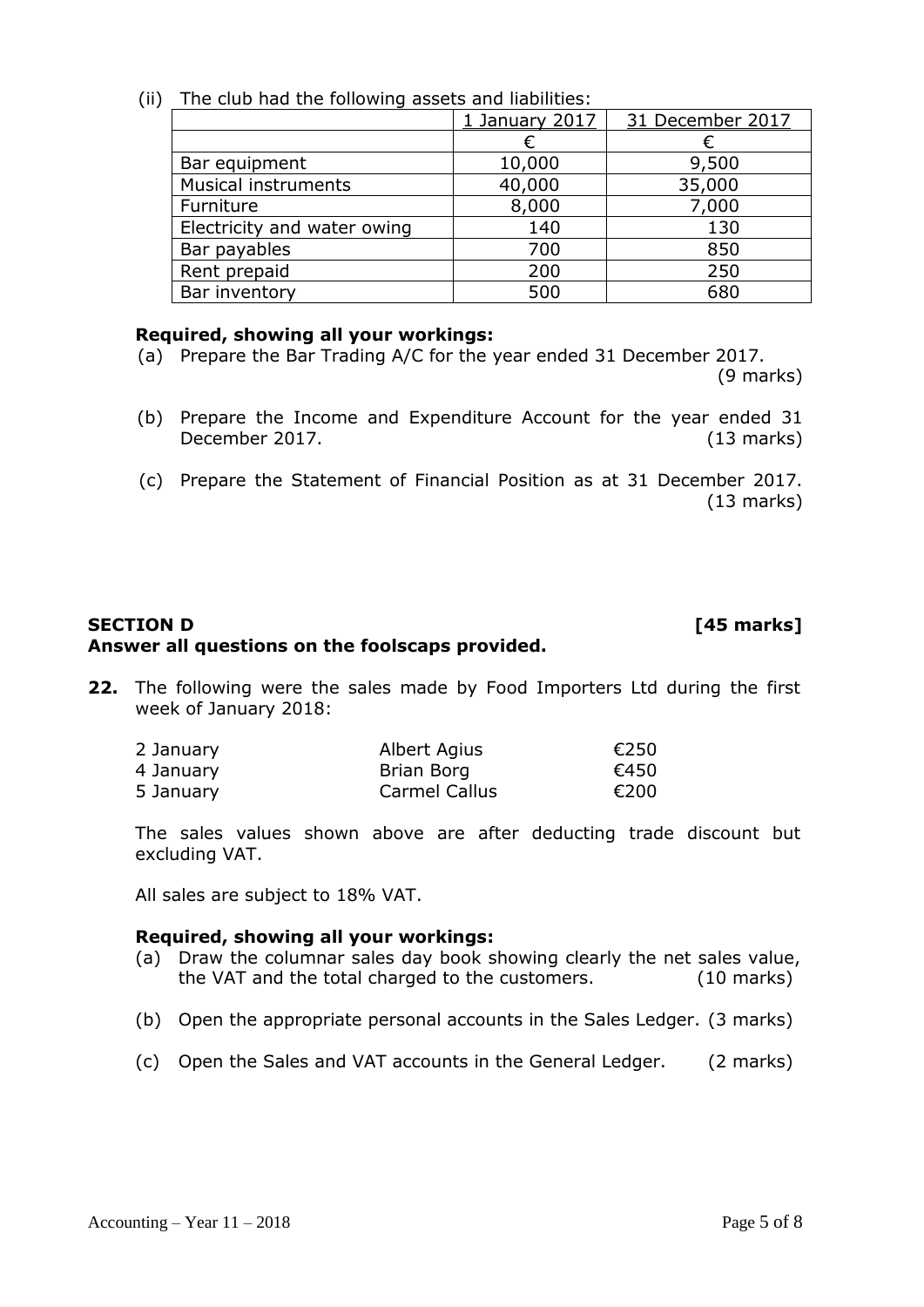**23.** The following is a trial balance extracted from the books of David Coleiro, a manufacturer, as at 31 December 2017:

|                                |                                                 | Dr        | Cr        |
|--------------------------------|-------------------------------------------------|-----------|-----------|
|                                |                                                 | €         | €         |
| Capital                        |                                                 |           | 963,400   |
| <b>Bank</b>                    |                                                 |           | 43,000    |
| <b>Sales</b>                   |                                                 |           | 705,600   |
|                                | <b>Purchases of Raw Materials</b>               | 240,000   |           |
| Carriage Inwards               |                                                 | 5,000     |           |
|                                | Inventories:   Raw Materials                    | 50,000    |           |
|                                | Work in Progress                                | 45,000    |           |
|                                | <b>Finished Goods</b>                           | 80,000    |           |
| <b>Purchases Returns</b>       |                                                 |           | 2,000     |
|                                | Plant and Machinery, at cost                    | 500,000   |           |
|                                | Allowance for Depreciation: Plant and Machinery |           | 140,000   |
| Motor Vehicles, at cost        |                                                 | 80,000    |           |
|                                | Allowance for Depreciation: Motor Vehicles      |           | 30,000    |
| Premises, at cost              |                                                 | 390,000   |           |
|                                | Allowance for Depreciation: Premises            |           | 46,000    |
| Direct Wages                   |                                                 | 150,000   |           |
| <b>Factory Indirect Wages</b>  |                                                 | 90,000    |           |
| Power                          |                                                 | 16,000    |           |
| Lighting and Heating           |                                                 | 9,000     |           |
| Insurance                      |                                                 | 3,000     |           |
| <b>Administration Salaries</b> |                                                 | 160,000   |           |
| Salesmen's Wages               |                                                 | 95,000    |           |
| <b>Trade Receivables</b>       |                                                 | 35,000    |           |
| <b>Trade Payables</b>          |                                                 |           | 40,000    |
| <b>Drawings</b>                |                                                 | 22,000    |           |
|                                |                                                 | 1,970,000 | 1,970,000 |

Trial Balance as at 31 December 2017

*Additional information:*

| (i) Inventories as at 31 December 2017 were valued as follows: |         |
|----------------------------------------------------------------|---------|
| Raw Materials                                                  | €60,450 |
| Work in Progress                                               | €38,000 |
| <b>Finished Goods</b>                                          | €92,000 |

(ii) Lighting and Heating is to be apportioned 2/3 factory and 1/3 administration.

Insurance and depreciation on premises are to be shared equally between the factory and administration.

- (iii) Insurance includes a prepayment of  $E$ 500.
- (iv)  $\epsilon$ 1,000 is owing for power while accrued lighting and heating is  $\epsilon$ 600.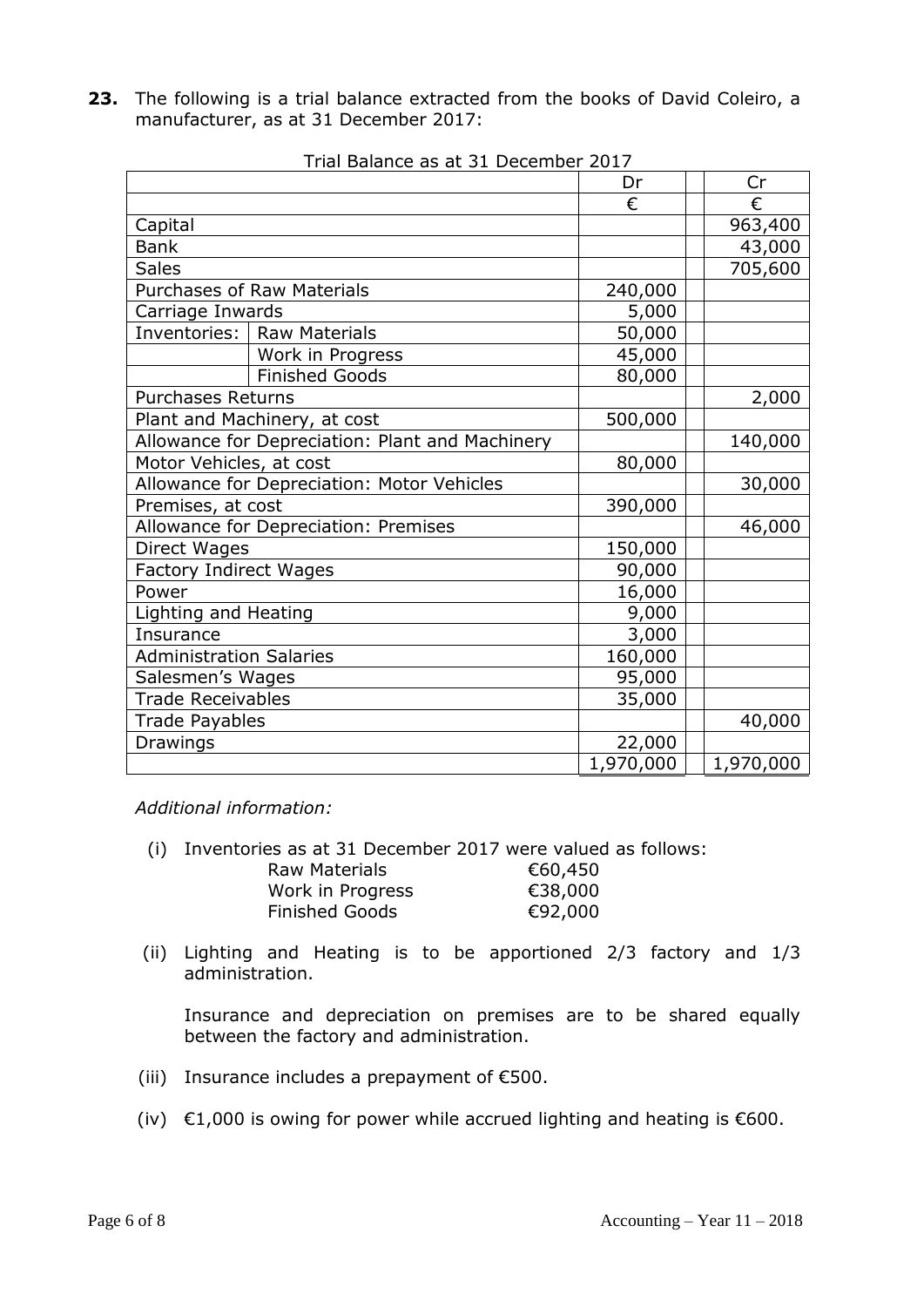(v) Depreciation is to be charged as follows:

| Premises              |  |
|-----------------------|--|
| Plant and Machinery   |  |
| <b>Motor Vehicles</b> |  |

4% on cost 20% reducing balance method 25% on book value

## **Required, showing all your workings:**

- (a) Prepare the Manufacturing Account for the year ended 31 December 2017. (12 marks)
- (b) On 1 January 2017 the firm had an inventory of 100 units of finished goods, while the inventory of finished goods on 31 December 2017 was made up of 92 units of finished goods. During the year 1,008 units were sold.

**Calculate** the production cost of 1 unit. (3 marks)

*PTO for Question 24*